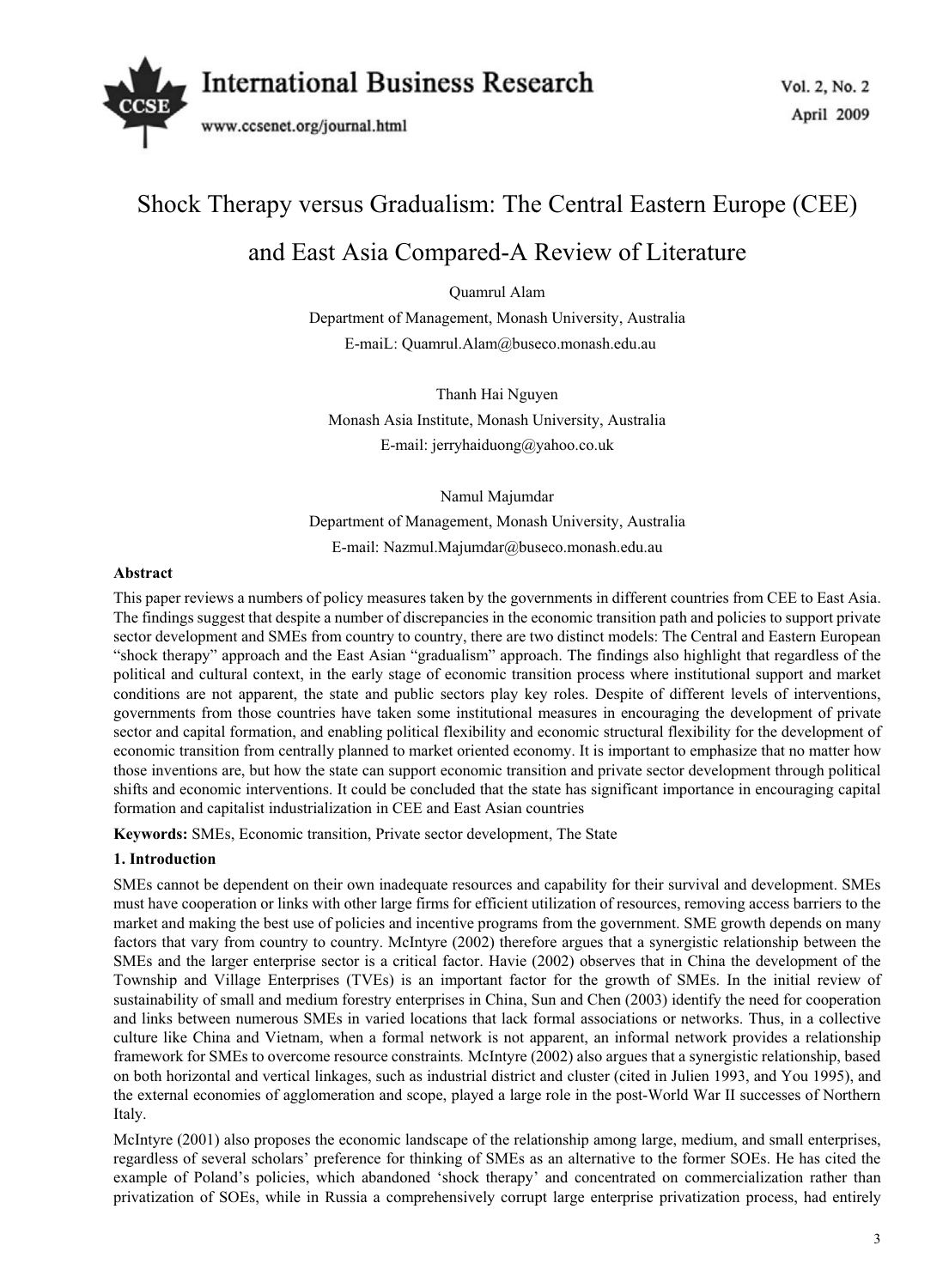destructive economic effects. This means that small firms still need the support from large firms as their sub-contractors. The privatization and separation of large firms into small firms by policy inaccuracy has created a destructive effect on the Russian economy in the initial period of economic transition. According to Dallago (2003), SMEs in Russia have faced many difficulties due to policy mistakes and remained separate from large firms, whereas in Hungary policy stability has provided SMEs with sufficient co-operation with other firms and clear division of labor among governments at different levels. Hence, Dallago (2003) offers a new strategy: (a) the modernization and competitiveness of individual SMEs (e.g., by stimulating and easing investment activity); b) SMEs' vertical integration with both domestic and foreign companies; and c) horizontal integration among domestic and foreign firm SMEs. Regnier (1994) examines the experience of the four Asian newly industrialized countries (Singapore, Korea, Hong Kong, and Taiwan) and discusses how these countries have encouraged SMEs and created linkages between large and the small-scale enterprises. Empirical evidences in some developing Asian countries also supports this trend: large firms (particularly state enterprises) sponsored and promoted local SMEs in Indonesia (Hill, 2002); and the Department of Industrial Promotion (DIP) in Thailand implemented programs for the promotion of linkages between SMEs and large firms, and developing SME clustering and networking (Brimble, Oldfield and Monsakul, 2002).

## **2. Transitional economy and market reform**

Transition means the process of change from a centrally planned economy towards a market economy, a progression that involves massive change at every level of society (OECD, April 1999). The transition from a centrally planned to a market economy was considered as an effective means of solving social and economic problems in these former socialist countries. A country that wishes to change its economy to a market-oriented one needs to restructure many things such as market liberalization, privatization, institutional development, structural adjustment, economic policy program of stabilization, deregulation and integration with the global economy.

According to Marangos (2003) and Dehejia (2003) there are two common approaches used for economic reform: 'shock therapy' and 'gradualism'. The rapid change initiative encountered by CEE countries can be defined as 'shock therapy' and the incremental change process undertaken by many Asian transitional economies is called 'gradualism'.

## *2.1 The Central and East European approach*

The CEE transitional countries applied the rapid change 'shock therapy' to put the economy on 'automatic-pilot' and let the markets decide supply, demand, and prices and economic transformation. The government sectors play an insignificant part in this economic system*.* According to Katz (1995), the approach remains controversial after five years of transformation. Economic transition in the former Soviet Union could be a case in point where inflation and unemployment remain problems. In supporting the 'shock therapy' approach, Marangos (2003) analyses the disadvantages of gradualism that have resulted in many problems such as ill-defined property rights, badly operated markets, reduced social welfare and uneven distribution of wealth. In contrast, Dehejia (2003) attempts to explain why gradualism works when shock therapy did not – it was due to market imperfection in many transitional countries.

McIntyre (2002) makes the point that the transitional economy in East/Central Europe and the former Soviet Union (SFU) were already highly industrialised, urbanized and, in some ways, hyper-modernised before transition. Therefore, although facing many difficulties in the early stages, these transitional countries are now members of the EU and are entitled to receive support from this organization as well as from other international donors (Dallago, 2003).

According to Dallago (2003), the EU was important to these countries in two ways: (a) as a stabilizing and coordinating factor, and (b) as a donor of financial resource. There is a range of supports from the EU: the EU monetary and fiscal policy offers other countries a more stable environment, technical advice, and political support; technology transfer, financial funds; and an opportunity to become part of trans-Europe industrial and trade networks. As a result, development of the private sector, and particularly SMEs, in these countries can result in many benefits.

As discussed by Dallago (2003), the benefits for SMEs in CEE went further than just the accessibility of new markets in the EU, and those benefits included the advantage of expertise transfer, the acquisition of new technology and greater specialisation. However, Dallago also highlights the difficulties, including greater competition and risks for firms that enter the value chain of transnational companies (such as the specialisation in labour-intensive processes and the possible dismantling of the home research base).

#### *2.2 The Asian 'Gradualism' Approach*

The CEE 'shock therapy' approach was described by Kartz (1995) as the shift of economic decision making to the private sector, and the exclusion of government intervention in the national economy, or private enterprise operating in a framework of market-determined prices but abolishing the need for public sector involvement at the macro-level in a national economy. Conversely, the Asian 'gradualism' approach is an incremental process, and although private enterprises and free market are seen as drivers of this process, the public sector still cooperates actively in supporting and moderating market-based reform and private sector development at a macroeconomic level (Katz, 1995). Cook,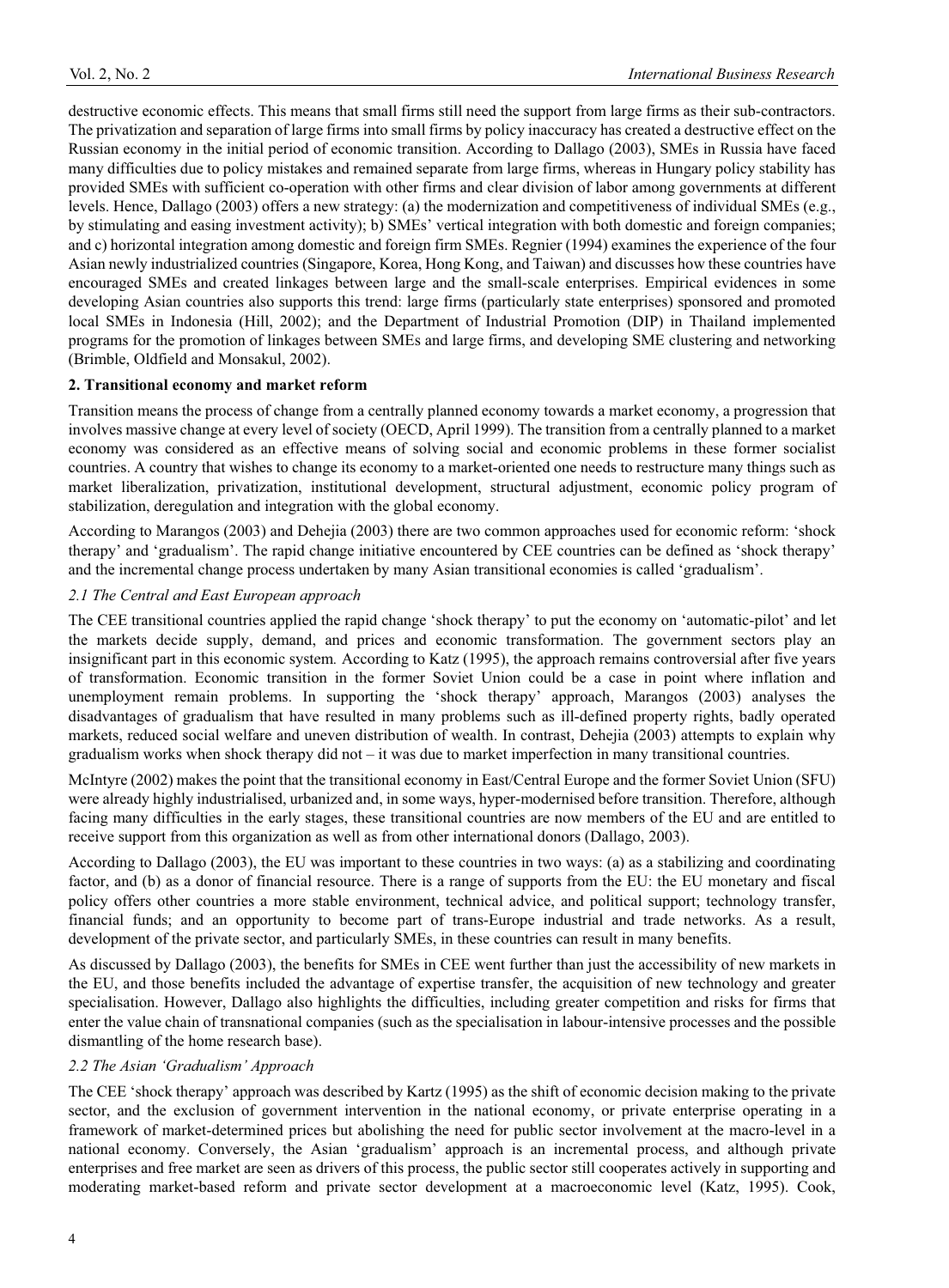Kirkpatrick, and Nixson (1998) go further by arguing that the main source of private sector development should encompass three major components: privatization, restructuring of large-scale enterprise, and SME development.

#### *3. Privatisation as tool to increase the size of the private sector*

Privatization is used as an important tool to reduce the significant role of public sector firms and increase the size of the private sector. Privatization is a 'major instrument of the transformation and particularly the restructuring process' (Cook et al. 1998, p.3). In a different way, Harvie and Lee (2002) define privatization as a divestiture of ownership to develop the private sector.

Yamin (1998) states that privatization is an essential first step in the marketization process. Privatization bloated the size of the private sector and since many of the State Owned Enterprises were SMEs, this considerably increased the number of SMEs in the private sector as well. Assaf (1998) points out that privatization is a major instrument of the transformation since it develops SMEs in CEE and the former Soviet Union. One way to push the creation of new small firms is to break up state-owned enterprises into smaller entities and privatize them (Elleithy and Nixson, 1998).

Dallago (2003) also observes that many successful SMEs in CEE are not new, but are often spin-offs of preexisting state-owned companies or co-operatives or transnational companies. Similarly, Klapper, Allende and Sullar (2002) observe that SMEs in CEE were the result of restructuring and downsizing large firms, privatization, and outsourcing of support services and vertical fragmentation of products. In the same way, in developing countries, privatization began to go faster in the latter half of the 1980s (Cook et al., 1998) and it was economic reforms that were designed to reduce the public sector and develop the role of private market institutions. It is a necessary condition for a centrally planned economy to transfer to a market-oriented economy through the reduction of government ownership power in business.

However, a smaller or weaker public sector may also hinder the growth of the private sector, as experienced by CEE countries when they kept private enterprises operating in a framework of market-determined prices but eradicated the involvement of the public sector, while in Asian countries such as Japan, South Korea, Taiwan and also in the United States, Germany and the United Kingdom, the public sector has played and continues to play a key role in strengthening and supporting the development of a vigorous private enterprise sector and efficient market (Katz, 1995).

To conclude, despite some limitations, it is argued that current trends towards privatization and the declining role of the government have created an improved business environment and have encouraged the growth of a small firm sector (Elleithy and Nixson, 1998).

# **4. Discussion**

# *4.1 Policy regime in CEE Countries*

Support policies for SMEs vary from country to country and from developed countries to less developed countries due to differences in business contexts, culture, and the level of industrialization. Since East European countries are now EU members, there are various EU programmes for SMEs that cover a range of needs. These include vocational training and education, infrastructure projects, individual and information technology development (Konopielko and Bell, 1997). In addition, SMEs in these countries also receive direct support from local authorities and the government. Poland and Bulgaria are cases in point, where SMEs are provided with training and advisory services, management, market information, credit access, exports promotions and the introduction of high-tech production. In the initial stage of transition, these countries suffered some setbacks when SMEs operated in imperfect markets that lacked institutional support. Bulgaria's policy in 2000 (ASME, 2000) was based on two approaches for SMEs, aimed at creating an overall favourable environment and support for the start-up and development of SMEs through direct support. Since SME development is directly related to the existence of a favourable business environment, the key measures of the first approach are: reduction of trade barriers; alleviation of administrative-legal barriers; privatisation and de-monopolization; improvement of the taxation system; and building positive public attitudes and an entrepreneurship culture. The second approach put into practice various programmes of support for entrepreneurs: preparation for starting a business; finance and investment; company growth; quality management; export operations; training and development of staff. Hence, the policies for SME development consist of the following:

- Institutional framework;
- Macroeconomic policy;
- Administrative legal policy;
- Sector, regional and problem-oriented policy;
- Financial support; and
- Support through the provision of information, consultancy and training.

In Poland, the policies to support SMEs can be categorized in four groups: (a) legal and regulatory; (b) financial; (c) organizational; and (d) knowledge dissemination (Surdej, 2000).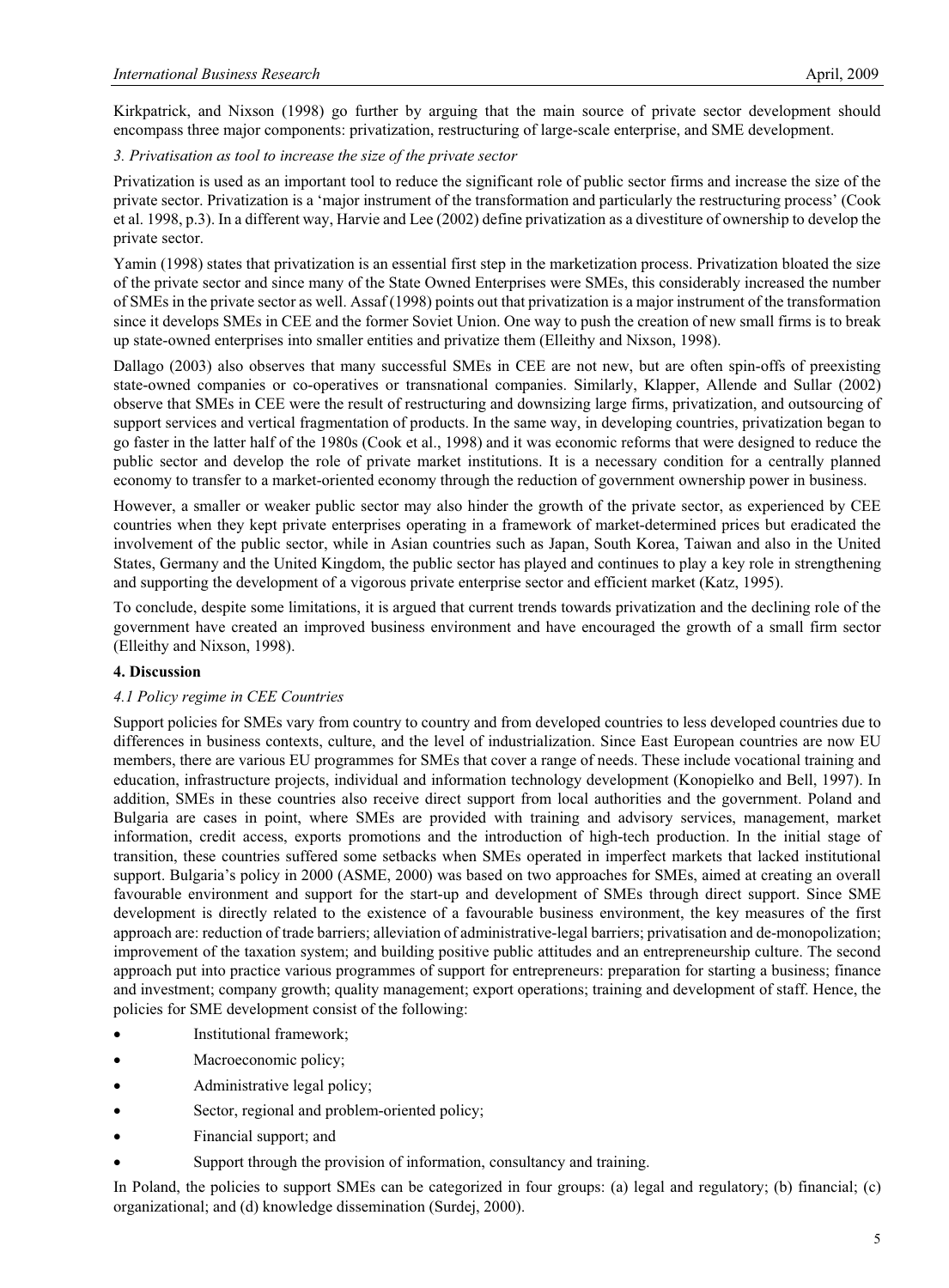Given that the SMEs in East/Central European countries can take advantage of high industrial levels, business support infrastructure, financial support, consultancy and training support, Gibb (1996) concludes that SMEs in these countries have been growing rapidly. The CEE experience suggests that business support infrastructure, financial support, legal and institutional framework, and cluster and network relationships play a vital role in business development.

## *4.2 Policy Regime in Asian Industrialised Countries*

SME development is becoming increasingly important to many industrialized countries such as Korea, Taiwan, Singapore and Australia. The Singaporean government identified four key problem areas of SMEs: access to technology, the work force, finance and the market (Lee and Tan, 2002). In 1998 the Korean government employed a number of policies to foster the growth of SMEs and their involvement in the global economy. This was done by ensuring access to finance, supporting human resource development program, and developing technology and scientific achievements so that business can develop extensive relationships with the global market (Gregory, 2002). According to Ngui (2002), SMEs in Taiwan have the following features: network-based industrial systems; minimum efficiency sizes and entry barriers; and low agency and transaction costs. In Australia, special attention is given to key issues affecting the development of SMEs. These are access to finance, the importance of culture/networking in the conduct of business, access to technology and the adoption of information technology, and progress in human resource development (Nguyen et al. 2002).

The most common key features in Korea, Taiwan, Singapore, and Australia are support for technology and financial access, manpower access and networking. The Korean government paid attention to developing ties between large firms and SMEs and the fact that large and small electronic firms' networks clustered in Seoul is a good lesson for other countries.

# *4.3 Policy Regime in East Asian Developing Countries*

Harvie (2002) identifies the case of TVEs in China as providing important lessons for other economies in transition. To support the private sector, China has reformed its financial system, and its tax and revenue system, enhanced its technical innovation system, improved legal protection of property rights, devised education and training programs, and opened up more sectors for private investment and competition. Harvie (2002) also cites in Garnaut and Song (2000) that there is still much discrimination against smaller and private enterprises in China such as through business registration, taxation, financing and foreign trading rights. Harvie then discusses a numbers of difficulties that the private sector has to face. Those obstacles include: the imposition of arbitrary fees and taxes; unequal access to finance; an inefficient bank lending system; weak managerial skill and employee levels; weak accounting and auditing practices; and insufficient support for private enterprises by different levels of government in registration, land use, finance, market entry and law enforcement. The significant issues of weak levels and the regulatory environment, weak markets predominantly in the financial and labor markets, and the nonexistence of a competitive environment are also vital to be solved. This situation is exactly what is happening in Vietnam during the transitional process and private sector development.

The Malaysian government has supported SMEs by providing financial and credit assistance, assisting entrepreneurial development, improving business management and human resource management, allowing consultancy and marketing services to grow, introducing technical and vocational programs, offering location and infrastructure facilities and providing fiscal incentives (Abdullah, 2002).

In Thailand, the government introduced a financial incentive package, technology development programs, and provision of benchmarks (in technology, marketing, management and governance). Support policies were devised with the intention that SMEs can integrate successfully into various industry value chains or clusters and become involved in more supportive networks such as academic institutions, government agencies and other firms in related and supportive industries (Brimble et al., 2002). This network relationship has created a new information flow and knowledge base for SMEs.

China, Malaysia and Thailand benefited from these policy reforms, network relationships and new support infrastructure. Indonesia's experience suggests that neglect of cluster linkage to markets was one of the reasons for SME failure. That is, economic advantages can only be achieved if the cluster has a well-developed network both internally and externally (Tambunan 2005).

## *4.4 Lesson learn from other countries*

According to the OECD (1997), best practice policies for SME development should focus on five areas:

(a) Financing;

- (b) Business environment;
- (c) Technology;
- (d) Management; and
- (e) Access to the market.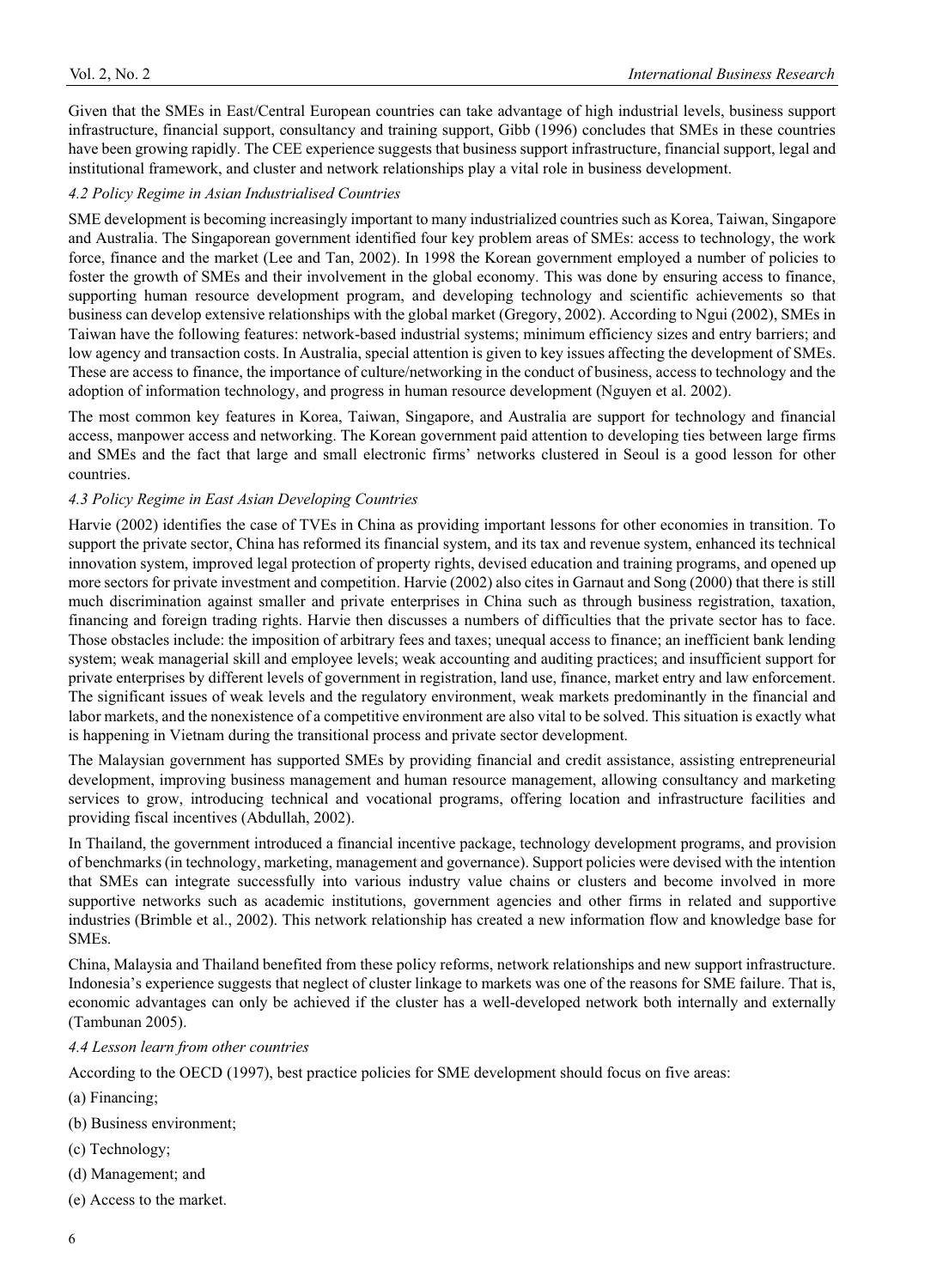For these reasons, irrespective of the country concerned, transitional approaches or industrial background, SMEs still face familiar problems and need adequate aid from government policies, because private enterprise cannot operate in an imperfect market without support from institutions in general or government and the public sector in particular.

Katz (1995) also argues that there are two key concerns for Asia's new transitional economies: the process of transition and institutions of transition. The question of process involves the ability of the country to formulate and implement logical macro-level reform strategies, policies, and measures. The question of institutions involves the role of public sector.

According to Katz, the public sector should involve: (1) commercial law, regulation and enforcement machinery; (2) a central bank and integrated commercial banking systems; (3) essential support infrastructure; (4) respect for non-economic value; (5) international and financial relations; and, finally, (6) a more extensive framework as the key vehicle for economic reform, development and transition.

Drawing a general lesson from the East Asian experience, Petri (1995) points out: (1) there was a steady environment that encouraged investment and enterprise; (2) there were incentives to direct resources and initiatives towards proficient activities; and (3) there were dynamic mechanisms to promote leadership for high-speed development. A wide range of specific institutions and policies helped achieve these critical requirements.

Katz (1995) argues that the transitional countries of Asia – Laos, Mongolia, Myanmar and Vietnam – enjoy a significant economic advantage, since they can learn from the experiences of other transitional countries in Asian and CEE countries with less political change and step-by-step incremental processes. These countries enjoy cheap labor and strategic locations with a reasonably large market in Asia and the Pacific. However, they do not enjoy a high level of industrialization. As a result, the change to a market economy and integration into a global market requires a gradual approach to change. The economic transition and development of SMEs in South East Asian countries requires a well-designed policy package, an infrastructure development program and an effective institutional framework.

# **References**

Abdullah, M. (2002), An Overview of the Macroeconomic Contribution of SMEs in Malaysia. In Harvie, C., and Lee, B.C. (Eds.), *The role of SMEs in National Economies in East Asia*, Edward Elgar, UK.

ASME (2000), *SME report 2000*, the Agency for Small and Medium Enterprises (renamed in 2004 as Bulgarian Small and Medium Enterprises Promotion Agency (BSMEPA), Bulgaria, Sofia.

Assaf, G.B. (1998), Enterprise Restructuring in Central and Eastern Europe (CEE) and the former Soviet Union: The Roles of Technical Assistance. In Cook, C., Kirkpatrick, C., & Nixson, F. (Eds.), *Privatization, Enterprise Development and Economic Reform: Experiences of Developing and Transitional Economies*, Edwards Elgar, UK.

Brimble, P., Oldfield, D., and Monsakul, M.( 2002), Policies for SME Recovery in Thailand. In Harvie, C., and Lee, B.C. (Eds.), *The role of SMEs in National Economies in East Asia*, Edward Elgar, UK

Cook, C., Kirkpatrick, C., and Nixson, F., (Eds.,) (1998), *Privatization, Enterprise Development and Economic reform: Experience of Developing and Transitional Economies*, Edward Elgar, UK.

Dallago, B. (2003), 'Small and Medium Enterprises in Central and Eastern Europe', Centre for Economic Institutions, Institute for Economic Research, University of Trento and Hitotsubashi University, Available online from http://cei.ier.hitu.ac.jp/activities/seminars/ papers/Dallago\_Dec.pdf. [accessed 19-10-2004].

Dehejia, V.H., (2003). 'Will Gradualism Work When Shock Therapy Doesn't?', *Economics & Politics*, 15 (1):33-59.

Elleithy, A.A., and Nixson, F., (1998), Small Firm Formation in Transitional Economies: A Case Study of Egypt. In Cook, C., Kirkpatrick, C., and Nixson, F. (Eds.), *Privatization, Enterprise Development and Economic Reform: Experiences of Developing and Transitional Economies*, Edwards Elgar, UK.

Garnaut, R., and Song, L. (2000), 'Private Enterprise in China', *paper presented at the China: Growth Sustainability in the 21st Century Conference*, ANU, Canberra, Australia.

Gibb, A. (1996), Improving the Support For Small Business Development in Central and Eastern Europe and the former Soviet Union. In Levitsky, J. (Ed.), *Small Business in Transition Economies: Promoting Enterprise In Central And Eastern Europe and the former Soviet Union*, IT publication, UK.

Gregory, G. (2002), Promoting SMEs in Korea: Government Response to the Asian Financial Crisis. In Harvie, C., and Lee, B.C. (Eds.), *The Role of SMEs in National Economies in East Asia*, Edward Elgar, UK.

Harvie, C. (2002), China's SME: Their Evolution and Future Prospects in an Evolving Market Economy. In Harvie, C., and Lee, B.C. (Eds.), *The role of SMEs in National Economies in East Asia*, Edward Elgar, UK.

Harvie, C., and Lee, B.C., (Eds.,) (2002), *The role of SMEs in National Economies in East Asia*, Edward Elgar, UK.